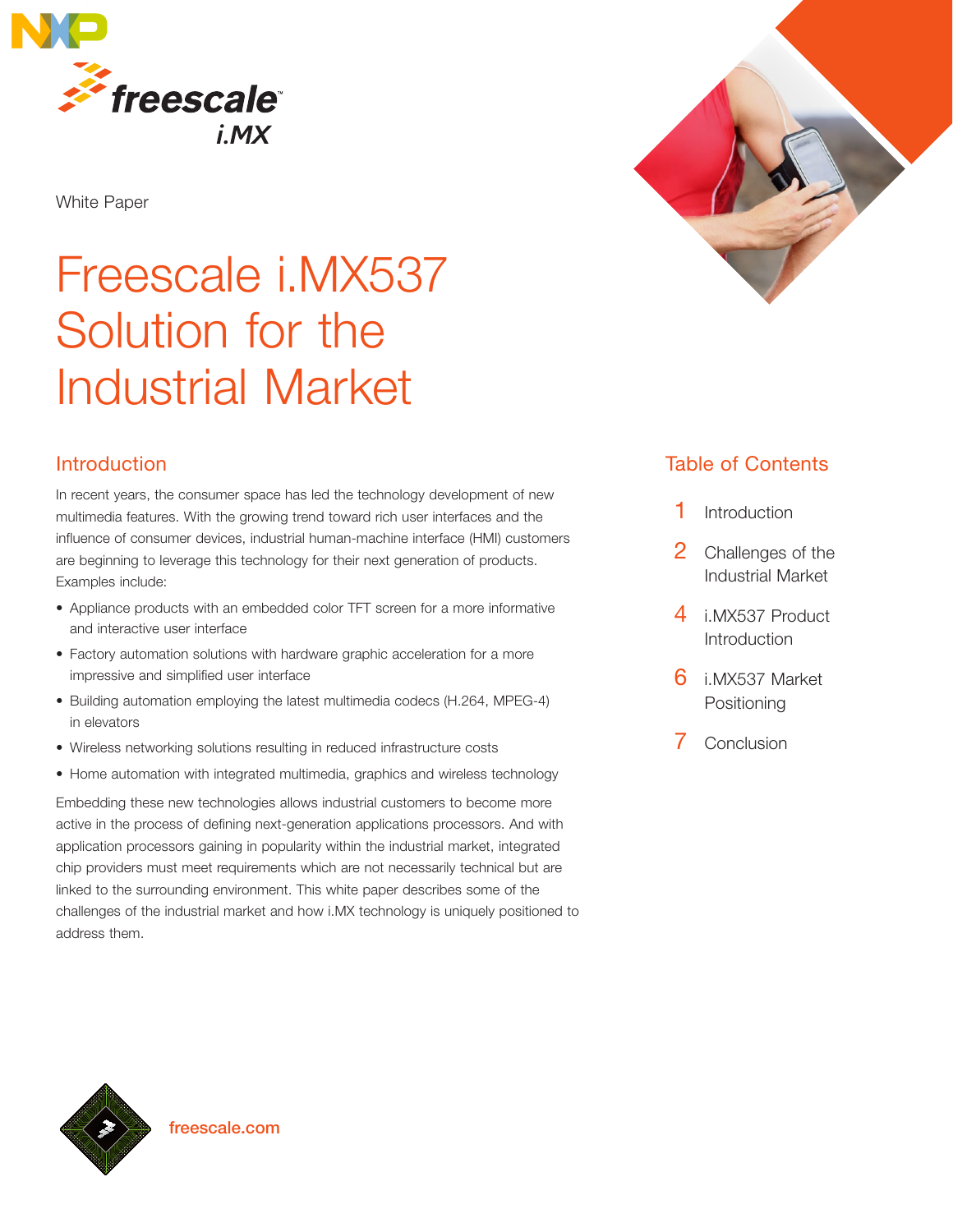# Challenges of the Industrial Market

Within the industrial segment, designers face challenges related to the industrial environment rather than that of consumer devices. "Will the device run 24 hours a day and for how many years?" "Where will this device be and what temperature will it be exposed to?"

One of the primary challenges of industrial customers is the limited amount of time between a processor or component introduction and the end-of-life phase. Consumer-geared components generally have a short one to three year ordering span. Historically, Freescale has supplied products to automotive customers during the production phase of their device. With a focus on the industrial space, Freescale has expanded its product longevity and can target up to 15 years of availability for specific products in the automotive and medical markets. Freescale will make a broad range of devices available for a minimum of 10 years for all other market segments. This long period of device availability allows industrial customers to design their end product without fear of having to redesign with another new or more complex processor. Most newer devices within the i.MX family launch with the minimum availability of 10 years, while the i.MX53 family of processors will support up to 15 years minimum. Life cycles for participating Freescale products will begin at the time of general product launch and will include the standard Freescale end-of-life notification policy (typically, a one-year notice for placement of final orders and an additional year until the last ship date). Freescale will manage the program through our own factories, outside foundries and other manufacturing resources. If it becomes necessary to transfer the production of a participating product to an alternate manufacturing facility, Freescale will re-qualify that product. For a list of participating devices and their estimated product availability, visit freescale.com/ProductLongevity.

In the consumer space, the technical support model requires direct support to key consumer opportunities. The industrial segment model includes all sizes of opportunities from 1000 units up to millions of units per year. Duplicating the consumer technical support model can only fit with the industrial OEMs. However, supporting thousands of smaller opportunities worldwide requires a specific infrastructure with a flexible technical model. Our support model includes:

- A centralized technical support team available online 24 hours a day, seven days a week
- Simple solutions
	- Evaluation boards with a simplified out-of-box experience
	- Application notes and technical documentation
	- Support for a variety of operating systems
	- o Schematics, layouts and guidelines
	- Example or reference code
	- Optimize board support package (BSP) drivers and multimedia codec portfolio

Some customers within the industrial segment may not want to start a 32-bit CPU design due to a lack of 32-bit knowledge or the low quantity of their end product not justifying a hardware and software redesign. An alternative solution would be to use a module manufacturer, allowing customers to concentrate energy and time on their core competency rather than hardware development. Freescale has developed a strong ecosystem which includes key module manufacturing leaders. By encompassing the module manufacturer business model, the collateral support model and the direct technical support model, the Freescale i.MX group has earned a strong reputation within the industrial space as a key contributor to customer success.

Manufacturing cost is another issue faced by industrial customers. The current consumer technology trend is to reduce space by raising the number of PCB layers through high-density interconnect (HDI) via technology. However, for HMI, factory automation, building automation and other facets of the industrial segment, board space does not present an issue—eliminating the need for HDI via. One way to remove the HDI via involves using a larger pitch package, so long as performance meets customer expectations. Also, using a larger pitch package allows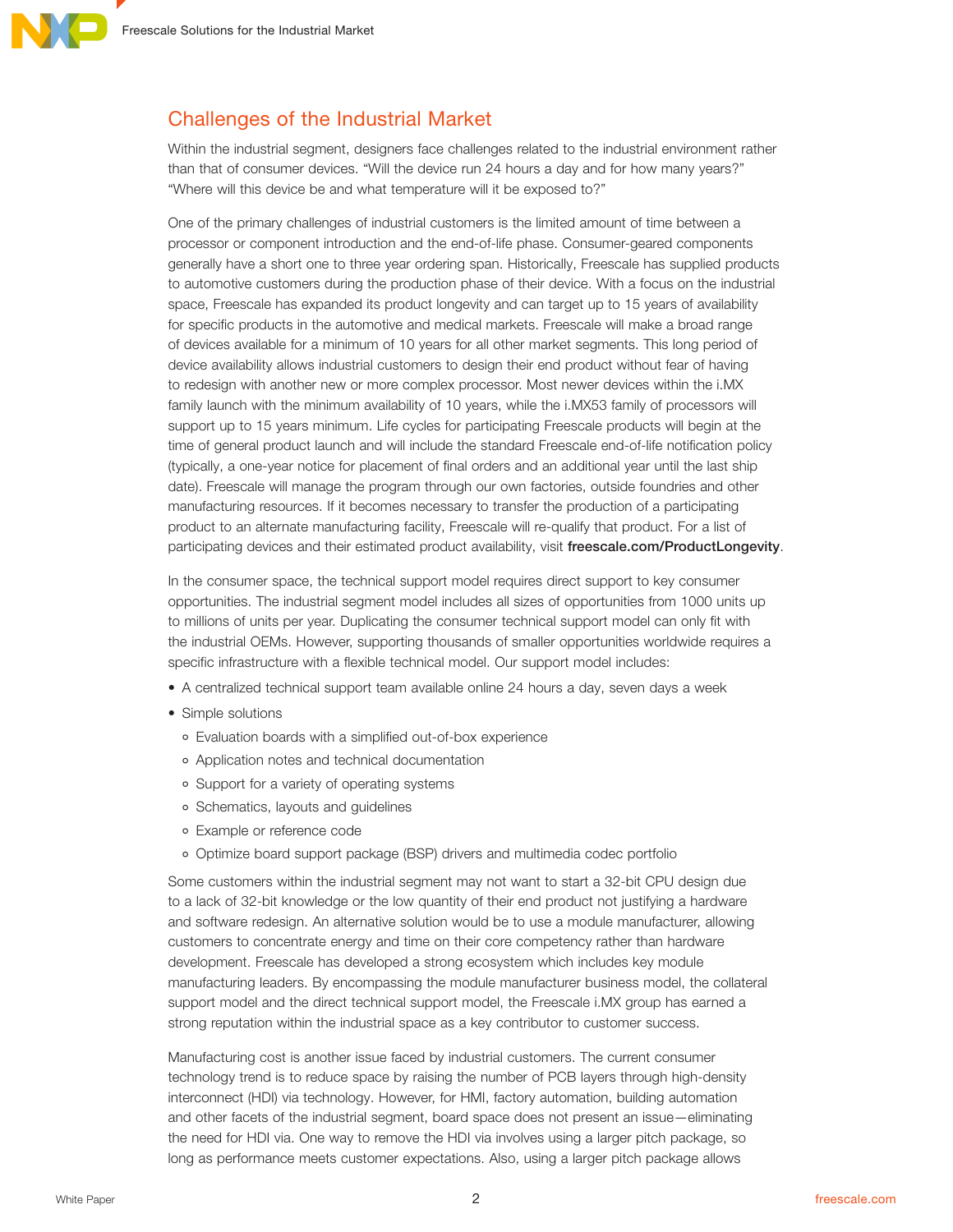industrial customers to avoid investing in a new manufacturing line. Historically the i.MX product family targeted only the consumer markets where the level of integration represented the de facto requirement. In fact, i.MX products supported the 0.5 mm pitch with high pin count, requiring PCB with HDI via and resulting in added cost. Migrating toward the 0.8 mm pitch package reduces cost by removing the HDI. In line with the industrial target, the i.MX product family has supported the 0.8 mm pitch since introduction of the i.MX27, i.MX25, i.MX31, i.MX35, i.MX233, i.MX28, i.MX51 and the i.MX53 applications processors.

Industrial devices are often exposed to difficult environmental conditions. Unlike the automotive segment where the IC device works only when needed, within the industrial environment, the product operates 100 percent of the working time, often 24 hours a day for seven days a week. This is particularly evident in factory automation, building automation, robots, metering applications and with some medical devices. To reflect the difficult operating environment of devices within the industrial segment, the associated qualification process takes into account constant operation of the device. An industrial-qualified processor has an expected 10-year lifetime and is assumed to operate on a full-time basis at the maximum temperature specified in the data sheet. Though this results in a more difficult qualification and testing process it ensures our customers are receiving reliable parts fit for industrial environments. The i.MX537, like its predecessors, is industrial qualified based on these specifications.

With growing demands to reduce energy consumption, attention has been focused on the amount of energy a device consumes in standby mode. Through our history of designing ICs for portable consumer devices where low-power operation is key, Freescale is well suited to meet this challenge.

Dynamic voltage/frequency scaling (DVFS): This technique allows the frequency of a microprocessor to be automatically adjusted "on-the-fly," either to conserve power or to reduce the amount of heat generated by the chip. Dynamic voltage scaling is another power conservation technique that is often used in conjunction with frequency scaling, as the frequency at which that a chip may run is related to the operating voltage. These two power conservation techniques are used in the i.MX537.

#### Low-power modes

- Run mode: This is the normal mode of operation where a decrease in power is a result of DVFS support.
- Wait mode: The ARM® clock is gated. All other clocks are functional and can be gated through programming.
- Stop mode: In this mode all system clocks are stopped. PLLs are stopped. Power gating can be performed on the ARM platform and other different blocks.

Embedding hardware acceleration: Freescale embeds dedicated hardware IP to offload the ARM core from software-intensive tasks that drive higher power consumption. Multimedia codecs, 3-D and 2-D accelerators have been supported since 2006, illustrating our experience and leadership in driving a high level of integration and optimization for reduced power consumption and improved performance.

Similar to the automotive segment, the industrial space requires support of devices operating at extreme ambient temperatures ranging from –40 °C to +85 °C. To complement the industrial temperature coverage, the i.MX537 will also cover the extended temperature ranges.

In terms of technology improvements, the industrial space primarily uses existing technology and rarely drives development of new features. However, the complexity of industrial applications with different peripherals to support requires a high level of flexibility.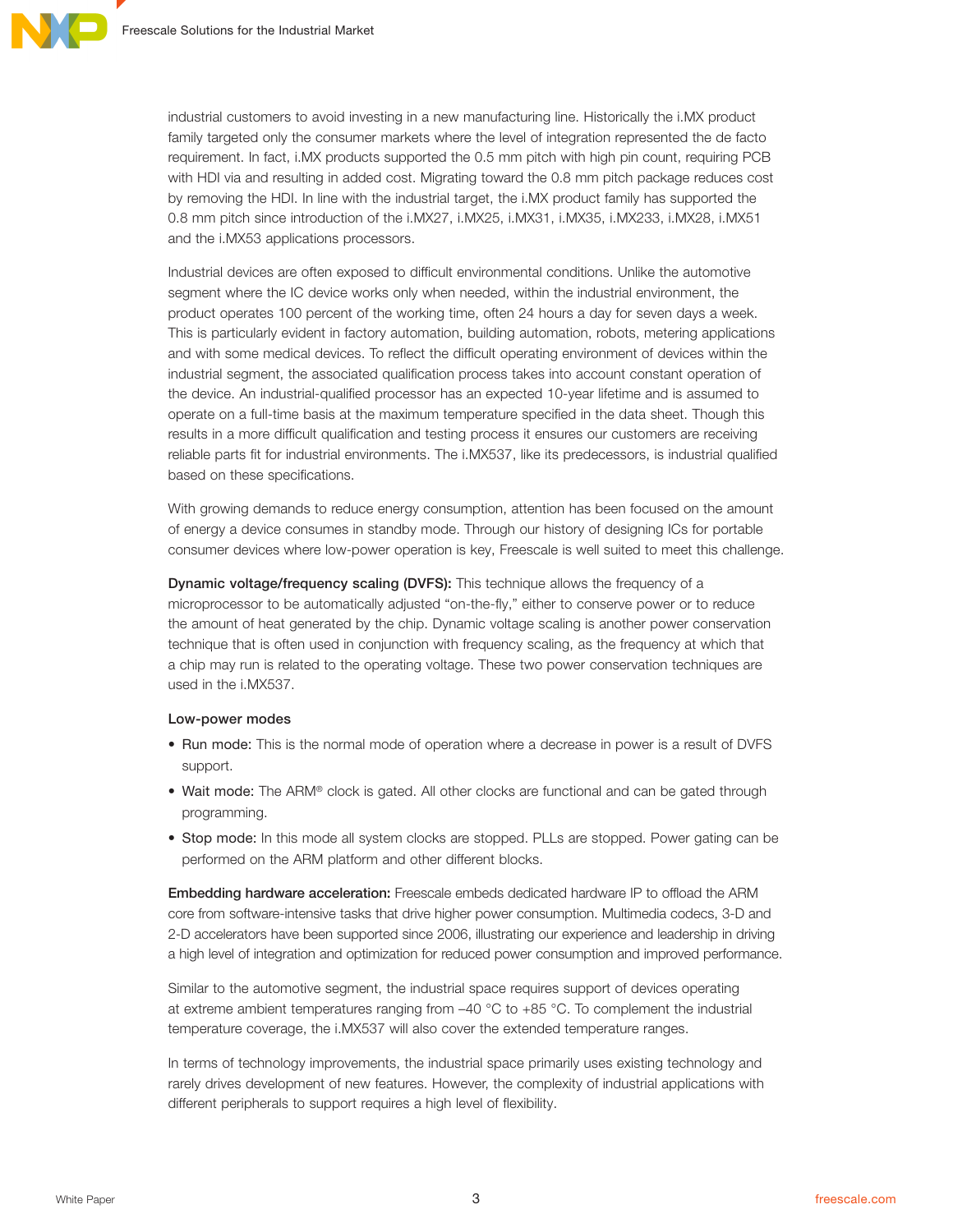

# i.MX537 Product Introduction

The i.MX53 family of multimedia applications processors represents Freescale's latest addition to a growing family of ARM Cortex®- A8 core-based products offering high performance processing and low power consumption. The i.MX537 applications processor operates as high as 800 MHz for the industrial segment and interfaces with DDR2, LP-DDR2, LV-DDR2 and DDR3 memories. This device is suitable for the following industrial applications:

- Patient monitoring and diagnostics for the medical segment
- HMI for factory, building and home automation and high-end applicances
- Advanced module manufacturing
- High-end ePOS terminals
- Single board computing
- Industrial PCs

The i.MX537 applications processor embeds the following features:

- Cortex-A8 core running at 800 MHz for the industrial segment
- ARM NEON™ coprocessor and Vector floating point unit
- MMU with L1 instruction and L1 data cache
- Unified L2 cache
- ARM TrustZone<sup>®</sup> technology

The memory system consists of the following components:

- Level 1 cache
- o Instruction with 32 KB
- Data with 32 KB
- Level 2 cache
	- Unified instruction and data (256 KB)
- Level 2 internal memory
	- Boot ROM including HAB (64 KB)
	- o Internal multimedia/shared, fast access RAM (128 KB)
	- Secure/non secure RAM (16 KB)
- External memory Interface
	- 16-bit NOR flash
	- 8/16-bit NAND SLC/MLC flash, up to 66 MHz, 4/8/14/16-bit ECC
	- OneNAND and managed NAND, including eMMC up to rev4.4
	- 16/32-bit LP-DDR2, DDR2-800, LV-DDR2-800 or DDR3-800 up to 2 GB

The i.MX537 makes use of the dedicated hardware accelerators to achieve optimal multimedia performance. The use of hardware provides both high performance and low power consumption while freeing up the CPU for other tasks.

The i.MX537 incorporates the following accelerators:

- 3-D graphics processing unit, OpenGL™ ES 2.0 with 33 Mtri/s, 200 MP/s and 800 MP/s z-plane performance with 256 KB RAM memory
- 2-D graphics accelerator, OpenVG™ 1.1 with 200 MP/s performance
- Image processing unit
- Asynchronous sample rate converter (ASRC)
- Video processing unit supporting multi-standard HD resolution video decode and video encode, as well as multi-stream video support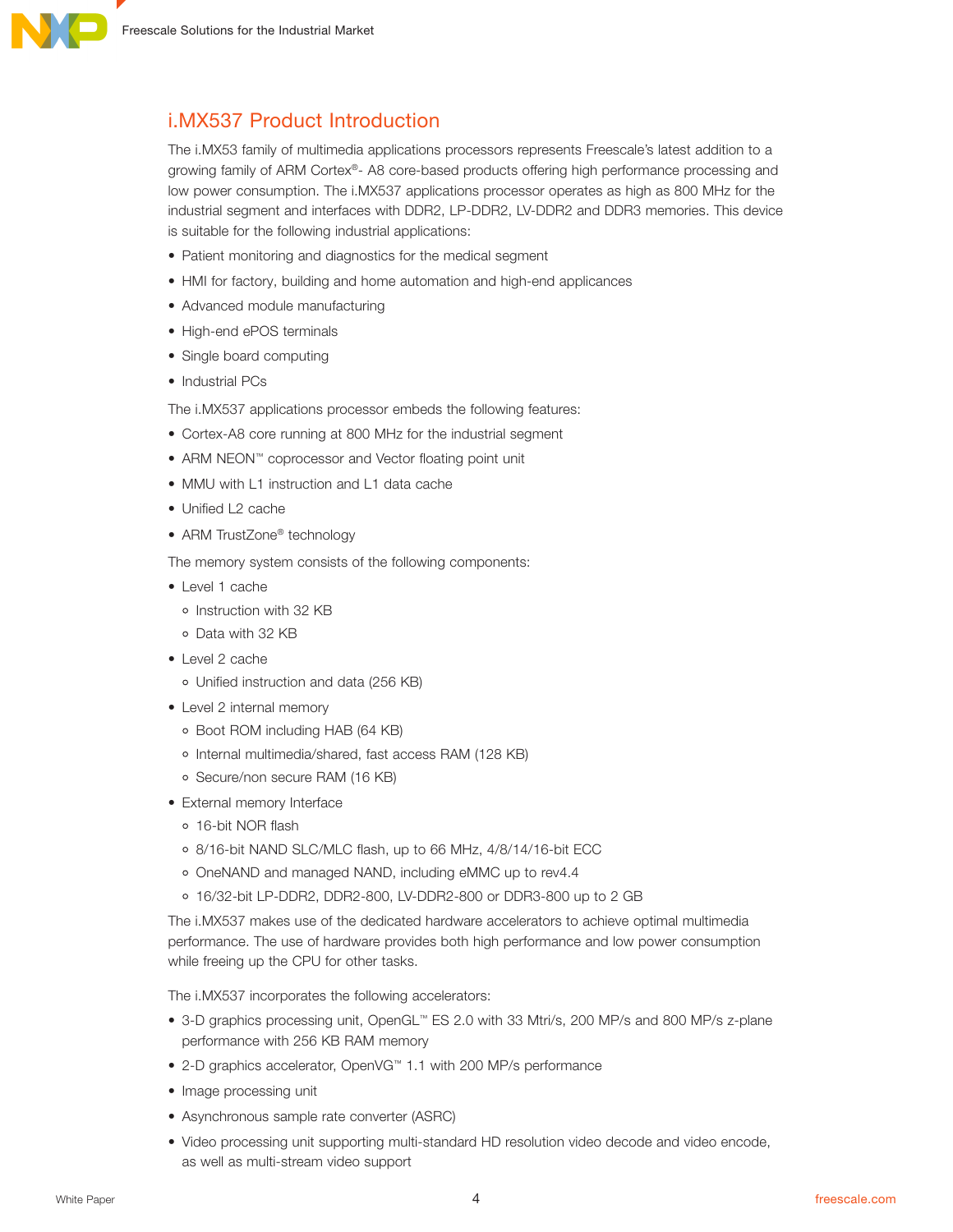

The i.MX537 includes following interfaces:

- Hard disk drives
	- P-ATA up to U-DMA mode 5, 100 Mbps
	- S-ATA II with 1.5 GB
- Displays
	- Five interfaces are available. The total rate of all the interfaces is up to 180 Mpixels/s, 24 bpp. Up to two interfaces may be active at once
	- Two parallel 24-bit displays ports
	- LVDS serial ports: One dual-channel port up to 165 MP/s or two independent single-channel ports up to 85 MP/s
	- TV-out/VGA port up to 150 MP/s
- Camera sensors
	- Two parallel 20-bit camera ports. The primary sensor accepts up to 180 MHz peak clock frequency and the secondary sensor up to 120 MHz peak clock frequency
- Expansion cards
	- Four SD/MMC card ports where three ports can support up to 416 Mbps and one port can reach 832 Mbps (8-bit, eMMC4.4)
- Universal serial ports
	- High-Speed USB 2.0 OTG (up to 480 Mbps) with integrated High-Speed USB PHY
	- High-speed USB 2.0 (480 Mbps) host with integrated High-Speed USB PHY
	- Two high-speed USB 2.0 hosts for external high-speed/full-speed transceivers through ULP/ Serial, supports IC-USB
- Miscellaneous Interfaces
	- o Three I2S/SSI/AC97 ports supporting up to 1.4 Mbps each connected to audio multiplexer providing four external ports
	- Enhanced serial audio interface (ESAI), up to 1.4 Mbps per channel
	- Two high-speed CSPI ports and one full-speed CSPI port
	- Fast Ethernet controller IEEE® 1588 compliant
	- Five UART RS232 ports up to 4.0 Mbps each
	- Sony®/Philips® Digital Interface, Rx and Tx
	- Two CAN interfaces, 1 Mbps each
	- GPIO with interrupt capabilities
	- Three I²C ports up to 400 Kbps
	- Two pulse width modulators
	- Secure JTAG controller
	- o One Wire port
	- Keypad port

The system supports efficient and smart power control and clocking. This includes:

- Supporting DVFS techniques for low power modes
- Support for various levels of system power modes
- Power gating: SRPG for ARM core and NEON technology
- Flexible clock gating control scheme
- On-chip LDO voltage regulators for PLL
- On-chip temperature monitor
- On-chip 32 kHz oscillator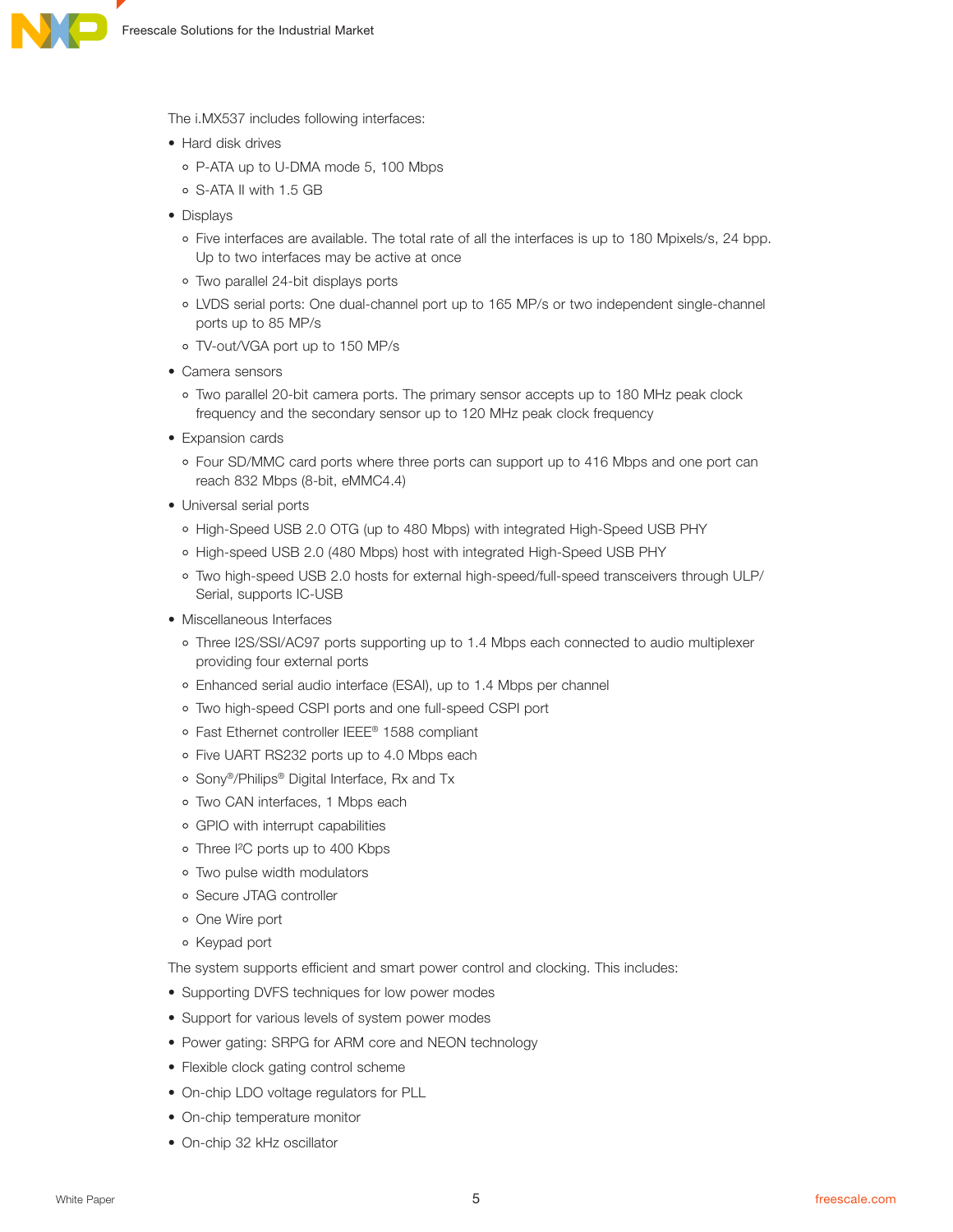

| <b>System Control</b>                                        |                            | <b>Core/Internal Memory</b>              |                      | <b>Standard Connectivity</b> |                                   |
|--------------------------------------------------------------|----------------------------|------------------------------------------|----------------------|------------------------------|-----------------------------------|
| Temp<br><b>Clock Reset</b><br><b>Monitor</b>                 |                            | ARM <sup>®</sup> Cortex <sup>®</sup> -A8 |                      | <b>Fast IrDA</b>             | UART x 3                          |
| <b>Smart DMA</b>                                             | <b>System</b>              | Cache                                    | <b>ETM</b>           | <b>CSPI</b>                  | Keypad                            |
|                                                              | <b>Buses</b>               | <b>Neon</b>                              | <b>VFP</b>           | ${}^{12}C \times 3$          | <b>GPIO</b>                       |
| <b>Timers</b>                                                |                            |                                          |                      | <b>Advanced Connectivity</b> |                                   |
| <b>GPT</b>                                                   | Watchdog<br>x <sub>2</sub> | <b>ROM</b>                               | <b>RAM</b>           |                              |                                   |
|                                                              |                            |                                          |                      | HS USB OTG + PHY             | Ethernet + IEEE <sup>®</sup> 1588 |
| $PWM \times 2$                                               | EPIT x 2                   | <b>Multimedia</b><br><b>GPU</b>          |                      | HS Host + PHY                | CAN x2/MLB 50                     |
|                                                              |                            |                                          |                      | HS ULPI Host x 2             | Camera Interface                  |
| <b>Power Mgmt. and Analog</b>                                |                            | OpenGL ES 2.0                            | OpenVG 1.1           |                              |                                   |
| <b>LDO Supply</b><br>32 kHz Osc<br>x <sub>2</sub><br>PLL x 4 |                            | <b>VPU</b>                               |                      | <b>External Memory I/F</b>   |                                   |
|                                                              |                            | Video Encode/<br>Decode                  | TV Out               | 2 GB DDR2/DDR3/LV-DDR2       |                                   |
|                                                              |                            |                                          |                      |                              |                                   |
|                                                              |                            | <b>IPU</b>                               |                      | <b>External Storage I/F</b>  |                                   |
| <b>Security</b>                                              |                            | Resizing and<br><b>Blending</b>          | Image<br>Enhancement | <b>SLC/MLC NAND</b>          | <b>SATA</b>                       |
| eFuses                                                       | <b>RTIC</b>                | Inversion and                            | Camera               |                              |                                   |
| Sahara v4                                                    | SCC <sub>v2</sub>          | Rotation                                 | Interface            | <b>NOR</b>                   | eMMC/SD                           |
| <b>TrustZone</b>                                             | <b>SRTC</b>                | De-Interlacing/<br>Combining             |                      | <b>PATA</b>                  |                                   |
| <b>System Debug</b>                                          |                            | Audio                                    |                      | Display I/F                  |                                   |
| <b>Secure JTAG</b>                                           |                            | <b>ESAI</b>                              | <b>SPDIF Tx/Rx</b>   | <b>Analog VGA Out</b>        | Parallel (from IPU)               |
|                                                              |                            | $SSI/I2S \times 3$                       | <b>ASRC</b>          | <b>LVDS</b>                  |                                   |

# i.MX537 Block Diagram

# i.MX537 Market Positioning

Traditional HMI has long been used to operate machinery, robots and any other industrial devices. This user interface must be easy to operate, feature a fast response time and must perform in a variety of difficult environments (high/low temperatures, humidity and any other extreme conditions). These industrial devices are often ruggedized for a longer life cycle.

The so-called "Apple Effect", combined with the rising popularity of consumer electronics devices has created a high demand for a user interface evolution in the industrial market. By combining the system requirements with the possible software investment, the traditional HMI is rapidly moving towards an enhanced user interface and increasing the demand for segment and graphical LCD interfaces. However, developing with new technologies must incorporate some technical aspects to ease the deployment.

The OpenVG and OpenGL ES application program interfaces (APIs) can drive developers' adoption, as these APIs ease the transition from an old and closed system to an open and affordable framework. A reduction in die size, combined with process technology improvements have resulted in the reduction of power consumption required for higher rendering capabilities.

One of the key challenges industrial customers face is a new business model and the associated ecosystem. Freescale can provide help by introducing key partners to ease the development of new HMI solutions.

## How i.MX537 solves the industrial challenges

## Increased processing power

Migrating from traditional user interfaces to a more advanced model requires more processing power. The new technology, techniques and additional implementations can easily enable the software programmers to create an excellent user interface equivalent to consumer electronics at a low cost with affordable frequency availability. The i.MX537 is designed to meet these expectations. Designed in 65 nm technology for reduced power consumption while remaining cost-competitive, this product embeds a hardware accelerated IP (both 2-D and 3-D) compatible with standard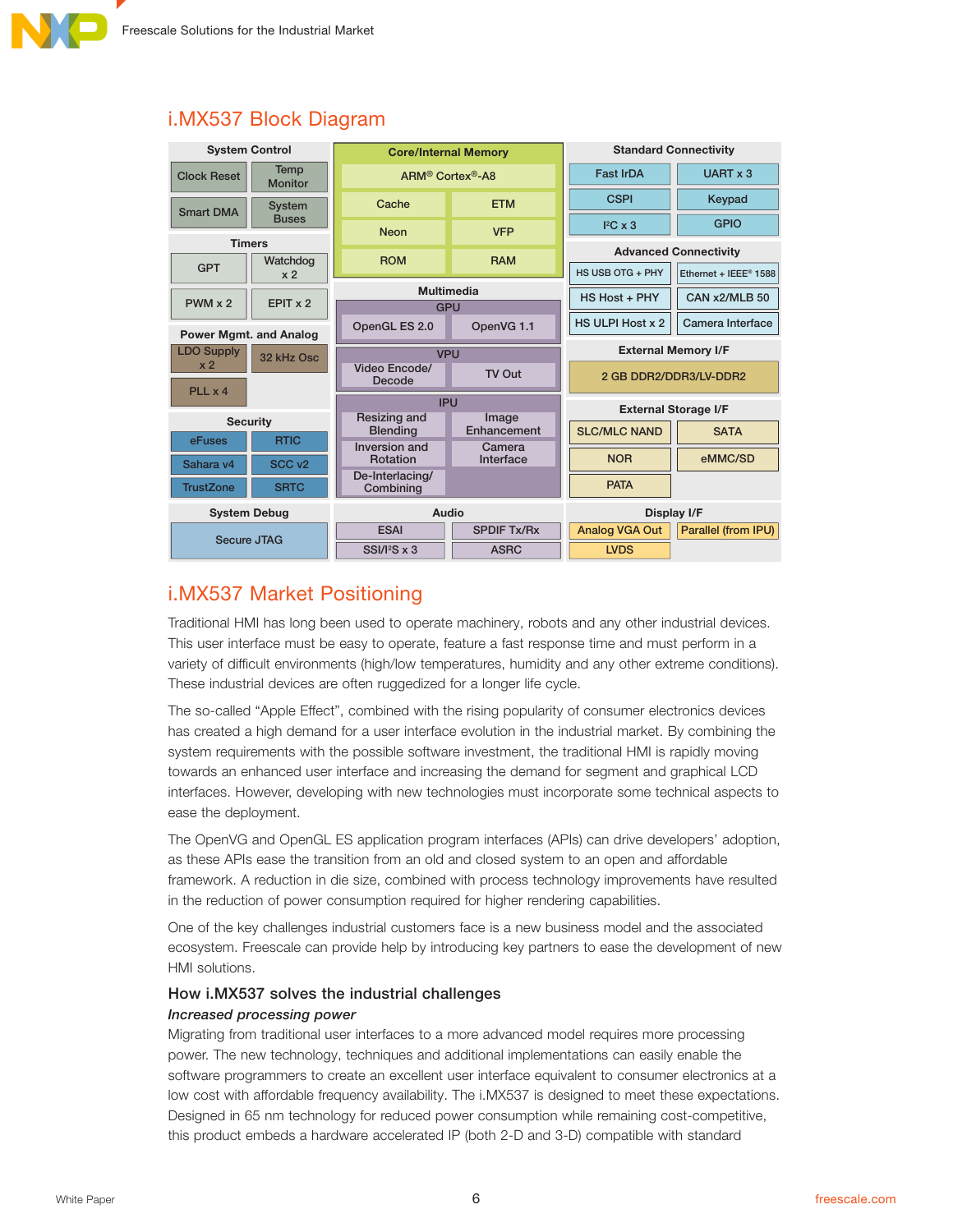

API, OpenVG 1.1 and OpenGL ES 2.0 respectively. Combined with the 800 MHz CPU frequency bandwidth, this allows developers the flexibility to design attractive advanced user interfaces.

User interface optimization can also be achieved through the on-chip LCD controller in the i.MX537. Optimizing the data transfer, reducing the software impact and decreasing the overall power consumption, the i.MX537 embeds a specific architecture with dedicated bus without interfering with the CPU during the data transfer.

Managing the BSP software by optimizing the code and reducing the CPU bandwidth is another effective method of optimizing the user interface.

#### Reduced power consumption

The i.MX537 includes several features which can help to reduce power consumption:

- Designed in CMOS 65nm technology with specific low-power technology and accelerated hardware (2-D, 3-D and multi-standard multimedia codec)
- DVFS techniques

#### Cost effectiveness

One of the most difficult design challenges is how to provide value to the user interface without impacting the cost of the development and the final cost of the solution. Freescale has designed the i.MX537 in this direction. The following features show the cost advantages of the i.MX537:

- Designed-in advanced c65nm technology
- 0.8 mm pitch to avoid HDI Via on the PCB
- High level of integration with the following peripherals:
	- USB PHY
	- Serial interface: UARTs, SPI, CSI and I²C
	- P-ATA and S-ATA interfaces
	- 10/100 Fast Ethernet bus and hardware capable IEEE 1588 standard time stamping
	- Complimentary BSPs and codecs
	- Support for lower cost DDR2-800 and DDR3-800

#### Implementing wireless and wire line connectivity

Interconnectivity between the HMI system and the rest of the factory automation product involves a variety of links and other customer-dependant protocols. This requires flexibility in the connectivity offering. The i.MX537 embeds the traditional serial port with five UART ports up to 4 Mbps where one port supports 8-wire while the other four ports support 4-wire, two high-speed serial peripheral interfaces and three I²C ports. The demand for higher bandwidth drove the adoption of the USB port (High- and full-speed USB) with PHY integration for cost reduction and ease of implementation. The i.MX537 hardware also includes a Fast Ethernet controller with IEEE 1588 time stamping mode to reflect the high demand of real-time Ethernet protocols. Two CAN interfaces (1 Mbps each) have been added upon customer request for some industrial applications.

Aside from the wireline data transfer link, the ease of portability through the wireless stack drives the adoption of ZigBee®, Wi-Fi®, Bluetooth® and other wireless technologies.

## Conclusion

Like the rest of the i.MX portfolio, the i.MX537 provides key environmental differentiators for the industrial market. These include 3.3 V I/O support, a 0.8 mm pitch package to reduce PCB and manufacturing costs, extended temperature coverage for harsh environments, industrial qualification for extended reliability, a formal long product supply to support product life spans and a strong ecosystem, including module manufacturers, software integrators and development tools. Those value-added features are also combined with optimized Linux®, Android™ and Windows® Embedded Compact 7 BSPs, schematics, layout and collateral. Customers in the industrial segment will optimize their time to market by shortening the development phase with the newest Cortex-A8 core from Freescale.